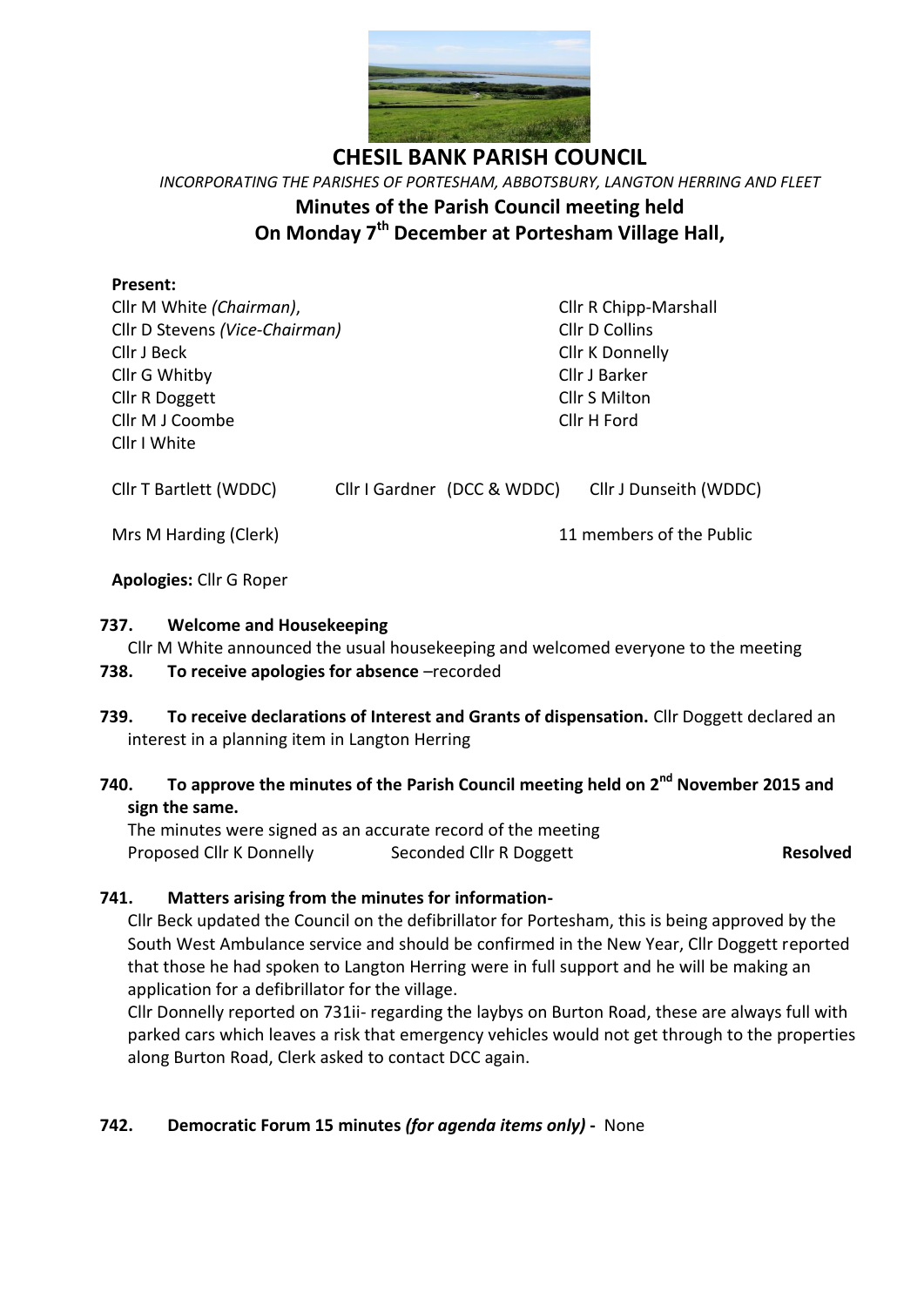# **CHESIL BANK PARISH COUNCIL**

*INCORPORATING THE PARISHES OF PORTESHAM, ABBOTSBURY, LANGTON HERRING AND FLEET*

#### **743. Finance:-**

#### **i. To consider receipts and payments**

| <b>Receipts</b>     | <b>Detail</b>             | <b>Amount</b> |
|---------------------|---------------------------|---------------|
| Henson              | Allotment                 | 20.00         |
| Monumental mason    | <b>Burial Income</b>      | 42.00         |
| <b>Payments</b>     |                           |               |
| <b>HMRC</b>         | <b>PAYE</b>               | 13.80         |
| Portesham VH        | Internet Café/Hall hire   | 30.00         |
| <b>Wessex Water</b> | Cemetery                  | 41.54         |
| Max Wade            | Cemetery vegetation works | 250.00        |
|                     |                           |               |

Bank Balances as at end of November 2015 £33995.00 Proposed Cllr R Doggett Seconded Cllr K Donnelly **Resolved** 

# **ii. To consider the removal of vegetation at the Cemetery delayed from Nov meeting**

The Council were very pleased with the clearing of the vegetation and agreed to continue with the rest of the vegetation project, the Clerk to contact Mr Wade to give him the go ahead as there will be some conservation approval required for some of the works. Proposed Cllr J Beck Seconded Cllr R Chip-Marshall **Resolved**

## **744. Working Group reports:- none**

**745. Planning Consultations:-**

#### **i. To consider all planning applications since the last meeting**

| Application no | Address                      | Detail                                          | Comment          |
|----------------|------------------------------|-------------------------------------------------|------------------|
| WD/D/15/002427 | THE OLD METHODIST            | Change of use of former Methodist Church to     | No Objections    |
|                | CHAPEL, SHOP LANE,           | residential. New single storey side extension.  |                  |
|                | LANGTON HERRING,             | Internal & external alterations (Full)          |                  |
| WD/D/15/002500 | CAR PARK, HARDY              | Introduction of one Pay and Display machine     | No Objections    |
|                | MONUMENT, PORTESHAM          | and related instruction signage along with one  |                  |
|                |                              | visibility (threshold) sign and one Welcome &   |                  |
|                |                              | Orientation sign which is timber mounted flat   |                  |
|                |                              | panel signs. (retrospective) (Full)             |                  |
| WD/CA/15/00375 | LINDEN HOUSE, 9 BRAMDON      | Lime - 30% crown reduction                      | No Objections    |
|                | CLOSE, PORTESHAM,            |                                                 |                  |
| WD/D/15/002654 | Olds Garage Portesham        | Outline planning for detached house,            | A further        |
|                |                              |                                                 | application for  |
|                |                              |                                                 | the Olds garage  |
|                |                              |                                                 | into a shop to   |
|                |                              |                                                 | be forwarded to  |
|                |                              |                                                 | the PC           |
| WD/D/15/002516 | <b>GOALEN CARAVANS SITE,</b> | Use of land for the stationing of residential   | Comments to be   |
|                | FLEET ROAD, FLEET            | caravans (Certificate of Lawfulness (Existing)) | sent             |
| WD/D/15/002598 | MERRY HILL BARN,             | Conversion of redundant barn into a dwelling    | No objections    |
|                | <b>PORTESHAM</b>             | (Full)                                          |                  |
| WD/D/15/002518 | <b>Willow Barn</b>           | Use of the land & barn for car & vehicle sales, | Comments to be   |
|                |                              | repairs & storage (Certificate of Lawfulness    | sent as evidence |
|                |                              | (Existing))                                     | being gathered   |
|                |                              |                                                 | against the      |
|                |                              |                                                 | claim            |
| WD/D/15/002634 | The Grooms Cottage,          | Demolition of existing dwelling & erection of   | Still in         |
|                | Langton Herring              | new single storey dwelling                      | circulation      |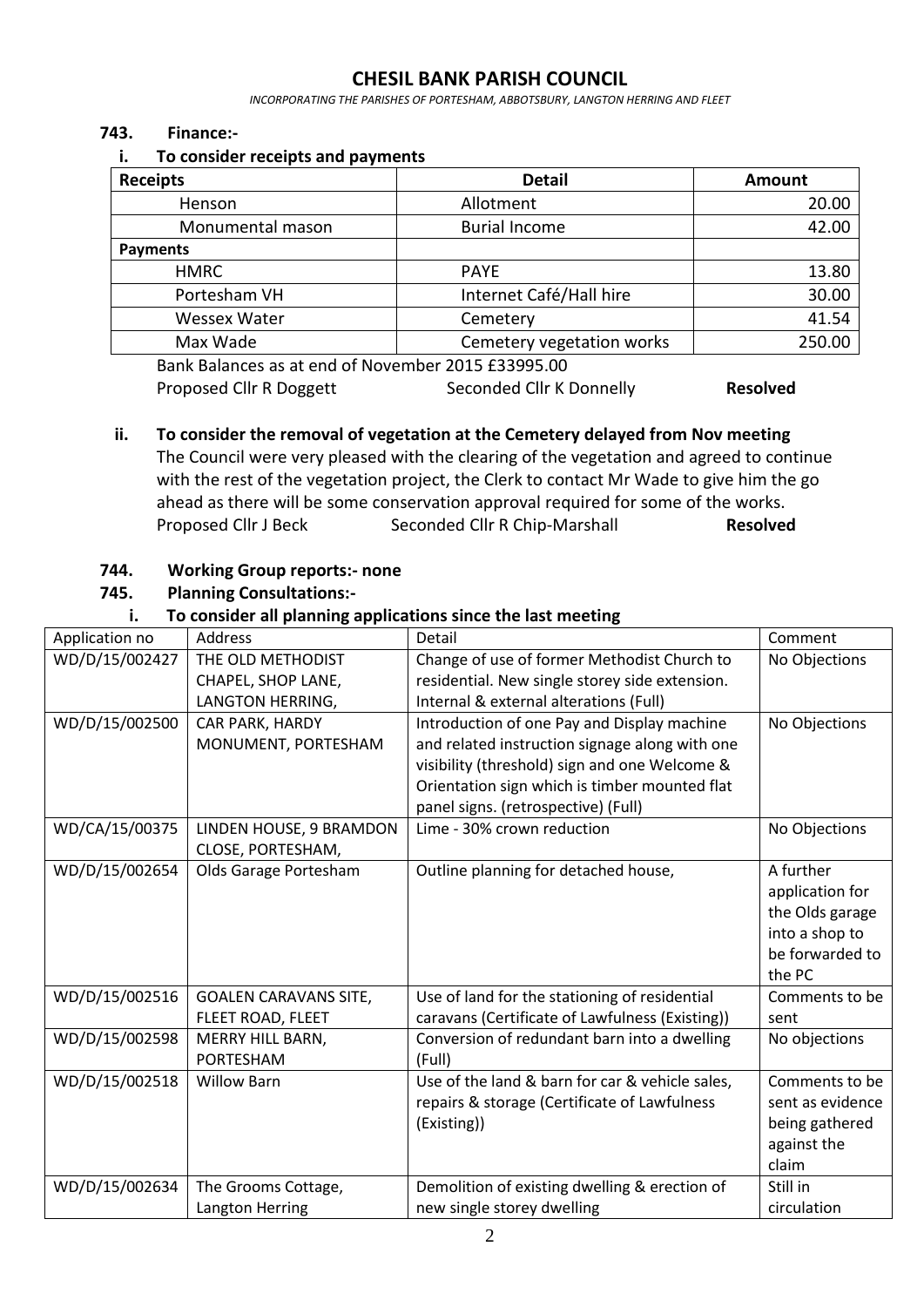## **CHESIL BANK PARISH COUNCIL**

*INCORPORATING THE PARISHES OF PORTESHAM, ABBOTSBURY, LANGTON HERRING AND FLEET*

All the applications are dealt with by the individual parishes unless comments are requested to the Full Council for consideration. Discussions were held regarding the Olds Garage site with only one application on the table at this time for the outline planning for a dwelling the Council would like to wait until the second application for the Change of use to Shop/Café is available to give a measured view of the whole site. Cllr Gardner advised the PC that WDDC planning department can only comment on applications that are available and current so the PC should consider the application as it is for its own merits. Cllr Bartlett explained that he advised the applicant to put both applications in at the same time.

#### **ii. To consider any other planning/enforcement issues**

There are still no railings on the Ilchester pub but the tables and chairs have been removed from the footway.

#### **746. Highways**

## **i. Update on the Road safety to Portesham School via Front Street**

The Clerk reported on progress so far:

The PC received lots of "No Excuse" goodie bags for the Children who walk to and from School, these were passed to the head master, a site meeting was held with the DCC Highways officer Simon Roberts, Parents, Portesham School head and Portesham Cllrs to discuss options, a consultation with Portesham residents and users of the footpath to consider the removal of the stone at the top of the footpath by the School Car park, a volunteer has come forward to repair and repaint the gate at the bottom of the footpath onto Front street so it closes automatically. The PC has written a letter to the Diocese and other interested parties asking for a meeting to look at the issue of the Car park size. Also DCC will be putting in a speed check box for a couple of months in order to record the speeds of vehicles on Front Street.

Cllr Collins asked the Council to continue to pursue the 20mph speed limit costs.

## **ii. To receive any Highways issues**

Cllr Collins reported on the accident at the Elworth Junction where 2 vehicles collided, the road was blocked for several hours the Council are not aware of any serious injuries.

#### **747. ROW:-**

## **i. To receive a report of RoW issues in the parishes-**

A site meeting is to be held with Oliver Letwin, residents, RoW officers and Cllr M White to discuss the issues on Rocky Lane

Cllr Donnelly is meeting with the Ilchester Estate Farm manager to discuss issues along Seaway lane

## **748. Reports from the Parishes**

- **i. Abbotsbury –**Cllr Stevens reported on a letter of complaint on the dog mess left along Chapel Lane. Clerk will contact the dog warden but this is private road. The mobile mast is being built the Clerk will check the go live date.
- ii. **Portesham-**Cllr White announced the Stream clearing day on 19<sup>th</sup> December from 10.30am as there will be the annual Duck Race organised by the pub in aid of charity on Boxing Day. Posters will go up inviting volunteers. Portesham Parish will have a meeting on Monday 25<sup>th</sup>